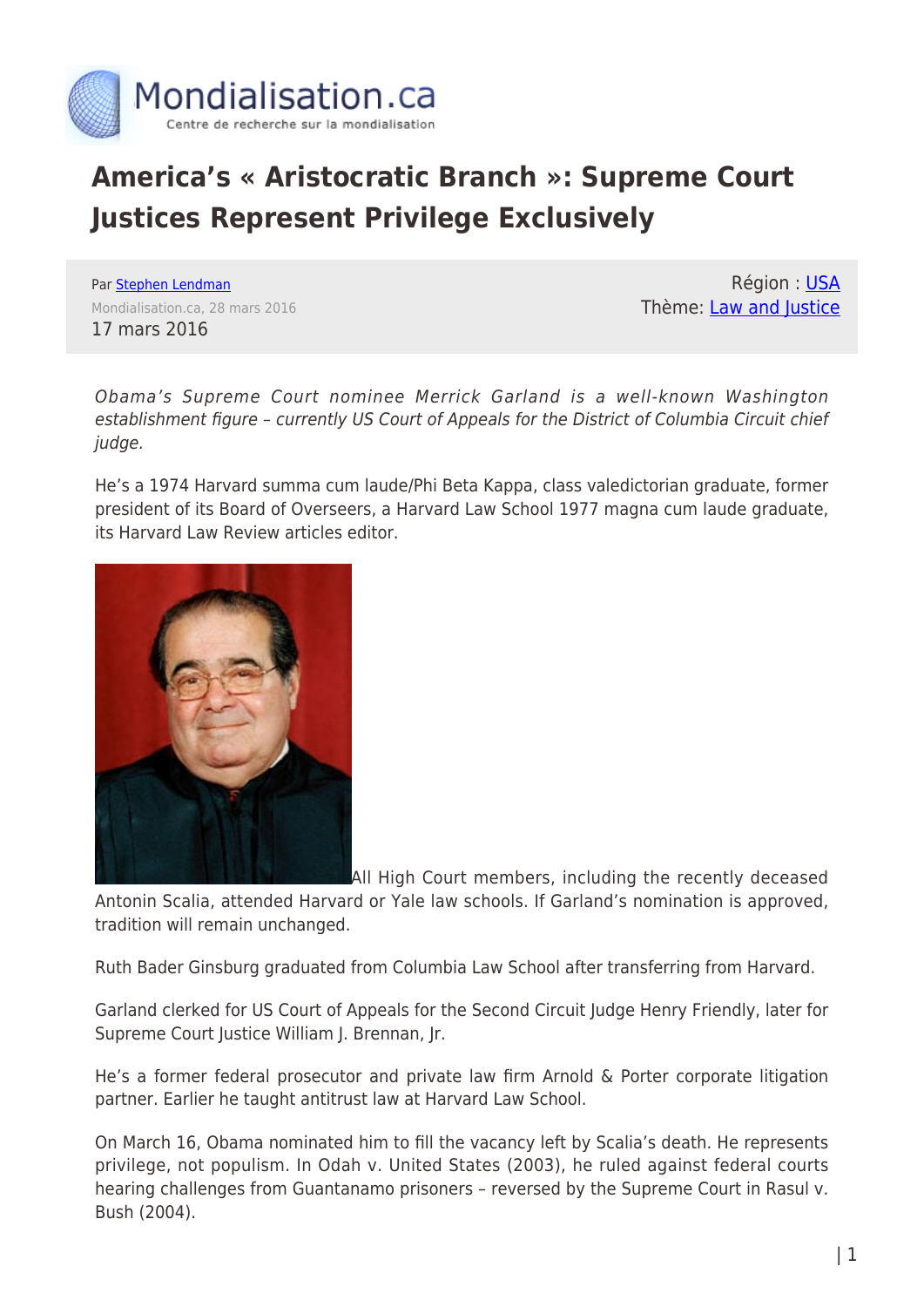Since the High Court's 1789 founding, its rulings show allegiance to power, not "we the people."

Privilege alone matters. The prevailing fiction about America's founders establishing an egalitarian system representing all citizens equitably is polar opposite reality.

The nation was always ruled by men (more recently including women), not laws. They lie, connive, misinterpret laws, and pretty much do what they please for their own self-interest and powerful constituents.

Democracy is pure fantasy. So is liberal governance in all three federal branches. A chief executive serves as a virtual dictator in times of war.

One senator can negate the will of the majority. Congressional committees are run by power brokers. Money controlled lobbyists wield enormous influence.

America is a one-party state with two wings, each in lockstep on issues mattering most – notably war and peace, corporate empowerment and cracking down hard on resisters.

The Constitution's Article I, Section 8 stating "(t)he Congress shall have power to…provide for (the) general welfare of the United States" – the so-called welfare clause applicable to the Executive and High Court belies reality.

| We Be People the Unit                                                                                                                                                                                                                                                                                                                                                                                                                                                                                                                                                                                                                                                                                                                                                                                  |
|--------------------------------------------------------------------------------------------------------------------------------------------------------------------------------------------------------------------------------------------------------------------------------------------------------------------------------------------------------------------------------------------------------------------------------------------------------------------------------------------------------------------------------------------------------------------------------------------------------------------------------------------------------------------------------------------------------------------------------------------------------------------------------------------------------|
| insure demostic Tranquility provide for the common defence promo<br>and our Portenty, at orderen and establish this Constitution for the U<br>2600 - 10 gram de a Mille 1 approvemente de de approxima                                                                                                                                                                                                                                                                                                                                                                                                                                                                                                                                                                                                 |
| of Management<br>The time to the Mage of Agreement in date has grown of the characters and good for the character of the more than well than<br>more than that had the process of the complete state of the complete state of the state of the com<br>- Million shal to a Upraechine at what we have comment to type from the form on the same from a today of the trade that<br>which shall we choose a construction of the the model to date from<br>Charles and the first state of the control of the control of the control of the control of the control of the<br>and the property of the control of the control of the control of the control of the control of the control of<br>half Sammel kirins else charles et han en highwarden und var må minister det å mid, det ha gå ha Ungaran ha h |
| The property of the second control of the company of the company of the company of the company of the company of<br>Mille 1 The American of the conduct that in distribution of the colonitation of the colonitation of the sequence of the colonial colonial colonial colonial colonial colonial colonial colonial colonial colonial colonial col<br>Charles of all hours out Bath<br>of the company of the character of planted in the company of the first defined the second to see the company of the character of the character of the character of the character of the character of the character of the char<br>blyd at the browniam of the mach groups that the their incy of chases away moved finite and of theman in the film of the procedure continuing                                 |
| i haji yi habyentiton ghuasakit, ki kunten hang'ingazik torpon y izaminanti ada da ma kuning yi habyenna ada ina ha fa<br>which is the control to the characteristic at their comments of the global power than an part of the part of the main than main to shall.<br>We have to contribute the global postery to shall be characteristic and the control<br>the track and it of the broad that middle hundred grand strait, heleded brown that impl day to going deviate<br>bly classicalistics his place place and singlement as the superior of strong girl trade makers a deck shall summer the office of                                                                                                                                                                                         |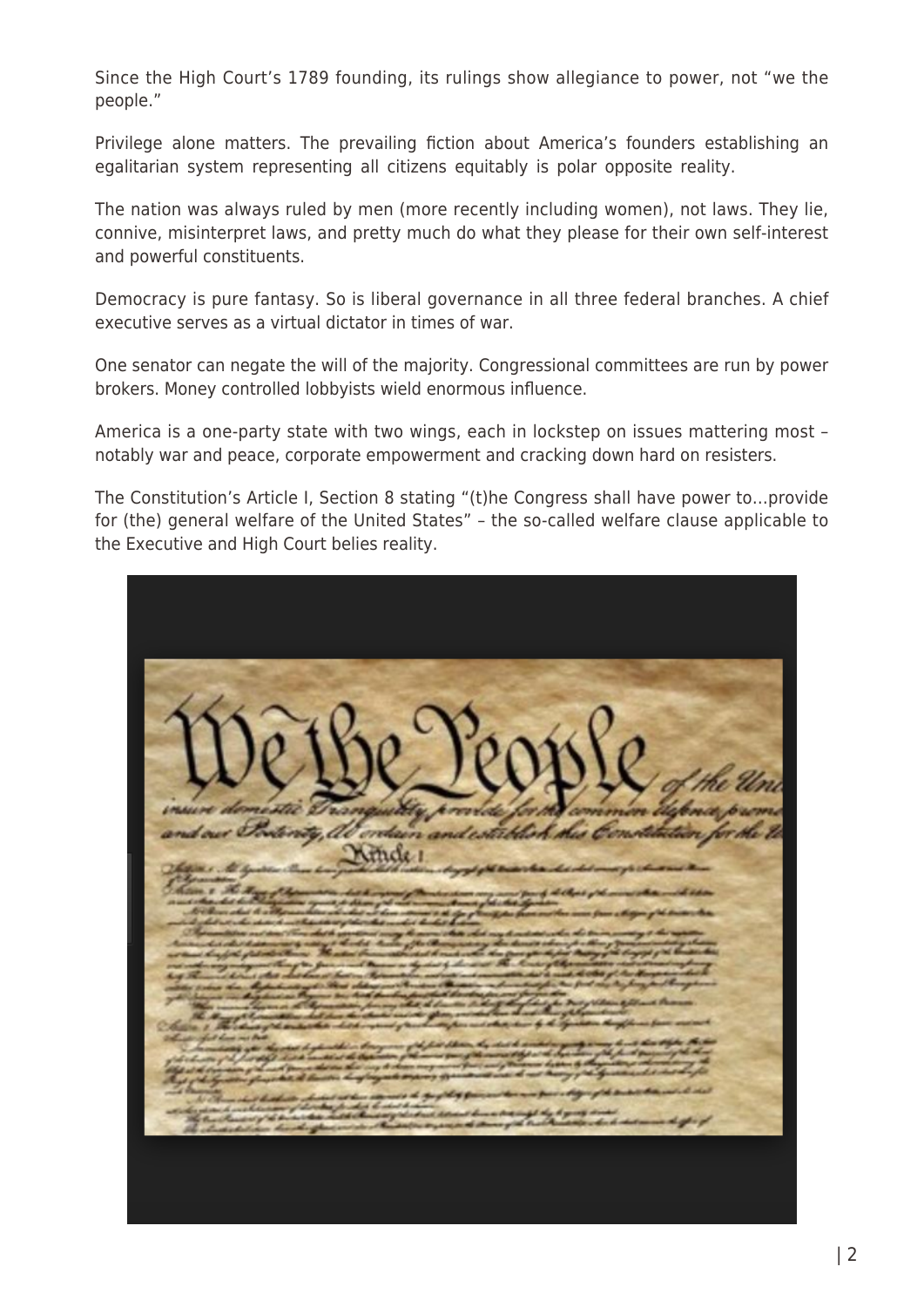America's sordid history includes endless wars, police state laws, streets turned into battlegrounds, cops licensed to kill with impunity, unchecked political and corporate corruption, racketeering labor officials, and neglected social needs.

In his important book, titled "[Democracy for the Few,](http://www.amazon.com/dp/0495007447/?tag=mh0b-20&hvadid=3488502402&hvqmt=b&hvbmt=bb&hvdev=c&ref=pd_sl_4fnpu97pgo_b)" Michael Parenti called the Supreme Court America's "aristocratic branch."

Its members are appointed for life with enormous power, serving privilege, not "we the people," nearly always siding with wealth and power interests.

Even during the Franklin Roosevelt New Deal era, "the Supreme Court was the activist bastion of laissez-faire capitalism," Parenti explained.

High Courts notably "oppose restrictions on capitalist power…support(ing) restrictions on the civil liberties of persons who agitated against that power."

Justice in America is a four-letter word. High Courts earlier and now "treated the allegedly pernicious quality of a radical idea as evidence of its lethal efficacy and as justification for its suppression."

"(T)he threat of revolution in the United States has never been as real or harmful as the measures taken to 'protect' us from revolutionary ideas…"

America's courts, especially its highest, serve as guardians of power, continuity of a system serving privilege exclusively.

The Warren Court (1953 – 1969) was the exception proving the rule. Its distinguished members included William J. Brennan, Jr., William O. Douglas, Felix Frankfurter and Thurgood Marshall for a short period.

For the first time ever, justices ruled "repeatedly on behalf of the less affluent," Parenti explained, including the landmark 1954 Brown v. Board of Education decision, ruling "separate educational facilities inherently unequal" – years before Marshall joined the High Court.

Post-Warren courts for nearly half a century have been notably right-wing, today more than ever. High Court injustice prevails, people rights and needs consistently spurned, privilege exclusively served.

Garland represents business as usual. No modern-day William Brennans or Thurgood Marshalls are considered for High Court appointments. America's privileged class demands its own.

Stephen Lendman lives in Chicago. He can be reached at lendmanstephen@sbcglobal.net.

His new book as editor and contributor is titled « Flashpoint in Ukraine: US Drive for Hegemony Risks WW III. »

<http://www.claritypress.com/LendmanIII.html>

Visit his blog site at [sjlendman.blogspot.com](file:///C:/Users/Debbie-ann%20welch/Downloads/sjlendman.blogspot.com).

Listen to cutting-edge discussions with distinguished guests on the Progressive Radio News